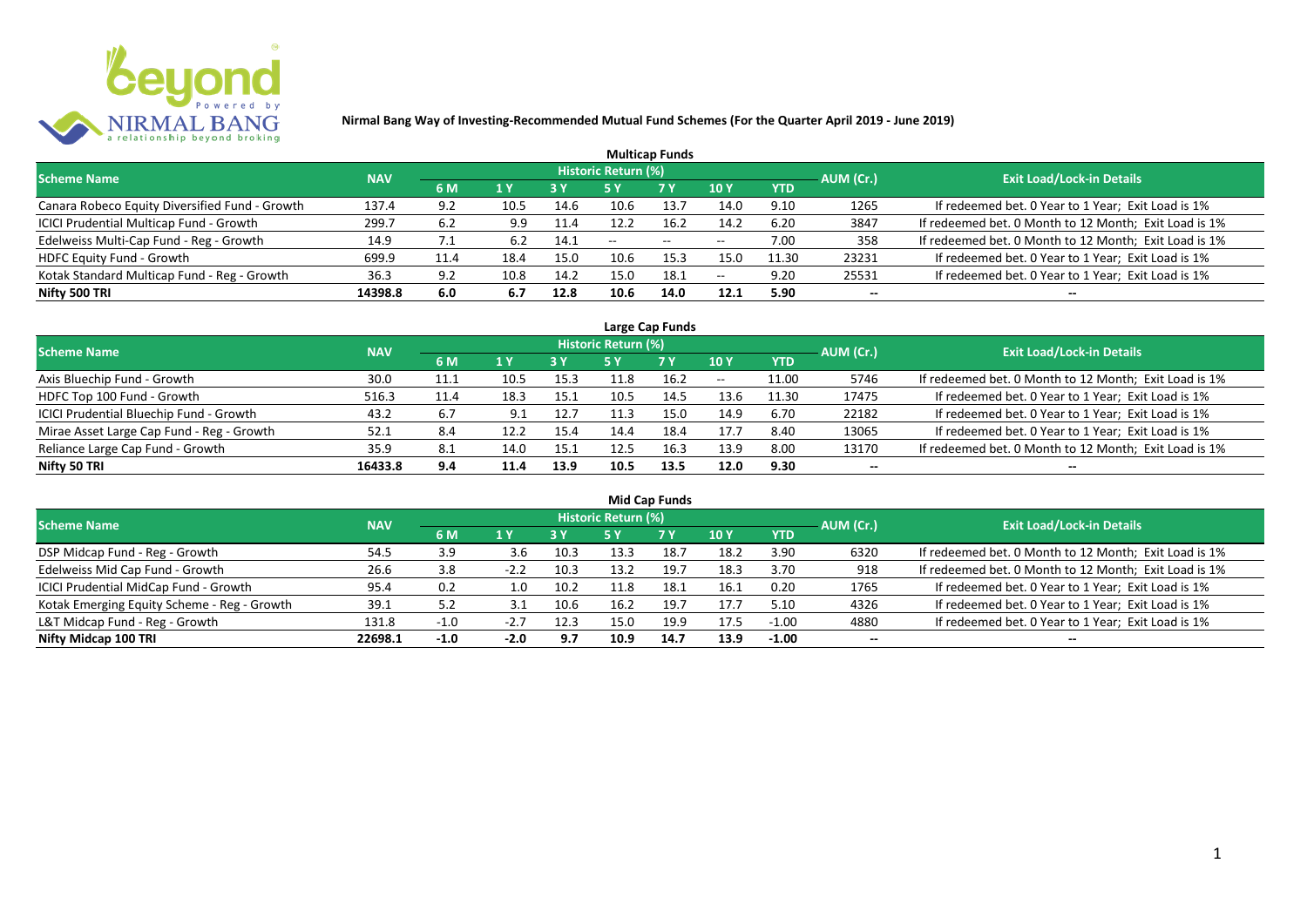

|                                           |            |     |     |      |                            | Large & Midcap |      |            |           |                                                    |
|-------------------------------------------|------------|-----|-----|------|----------------------------|----------------|------|------------|-----------|----------------------------------------------------|
| <b>Scheme Name</b>                        | <b>NAV</b> |     |     |      | <b>Historic Return (%)</b> |                |      |            | AUM (Cr.) | <b>Exit Load/Lock-in Details</b>                   |
|                                           |            | 6 M |     |      |                            | 7 Y            | 10 Y | <b>YTD</b> |           |                                                    |
| Canara Robeco Emerging Equities - Growth  | 94.6       | 6.3 | 3.8 | 14.3 | 16.8                       | 22.2           | 21.4 | 6.30       | 4890      | If redeemed bet. 0 Year to 1 Year; Exit Load is 1% |
| IDFC Core Equity Fund - Reg - Growth      | 45.4       | 2.9 | 3.0 | 11.4 | 10.7                       | 13.4           | 10.9 | 2.90       | 3015      | If redeemed bet. 0 Day to 365 Day; Exit Load is 1% |
| Principal Emerging Bluechip Fund - Growth | 104.0      | 2.9 |     | 12.7 | 15.3                       | 20.9           | 18.3 | 2.90       | 2236      | If redeemed bet. 0 Year to 1 Year; Exit Load is 1% |
| NIFTY Large Midcap 250 TRI                | 7266.2     | 3.9 |     | 13.0 | 12.0                       | 15.9           | 13.7 | 3.90       | --        | $- -$                                              |

|                                                |            |      |      |      |                     | <b>Focused Funds</b> |       |            |           |                                                       |
|------------------------------------------------|------------|------|------|------|---------------------|----------------------|-------|------------|-----------|-------------------------------------------------------|
| <b>Scheme Name</b>                             | <b>NAV</b> |      |      |      | Historic Return (%) |                      |       |            | AUM (Cr.) | <b>Exit Load/Lock-in Details</b>                      |
|                                                |            | 6 M  | 1 V  |      |                     | 7 Y                  | 10Y   | <b>YTD</b> |           |                                                       |
| Axis Focused 25 Fund - Growth                  | 28.6       | 6.7  |      | 15.9 | 14.4                | $ -$                 | $- -$ | 6.70       | 7978      | If redeemed bet. 0 Month to 12 Month; Exit Load is 1% |
| <b>IDFC Focused Equity Fund - Reg - Growth</b> | 37.0       | 5.0  | -5.6 | 12.4 | 8.6                 | 10.9                 | 9.5   | 5.00       | 1646      | If redeemed bet. 0 Days to 365 Days; Exit Load is 1%  |
| SBI Focused Equity Fund - Growth               | 145.2      | 10.0 | 11.0 | 14.4 | 14.8                | 17.5                 | 19.4  | 9.90       | 4634      | If redeemed bet. 0 Year to 1 Year; Exit Load is 1%    |
| <b>S&amp;P BSE 500</b>                         | 15291.7    | 5.3  |      | 11.5 | 9.3                 | 12.6                 | 10.8  | 5.20       | --        | --                                                    |

| <b>Small Cap Funds</b>                         |            |        |        |                     |      |           |       |            |           |                                                    |  |  |  |
|------------------------------------------------|------------|--------|--------|---------------------|------|-----------|-------|------------|-----------|----------------------------------------------------|--|--|--|
| <b>Scheme Name</b>                             | <b>NAV</b> |        |        | Historic Return (%) |      |           |       |            | AUM (Cr.) | <b>Exit Load/Lock-in Details</b>                   |  |  |  |
|                                                |            | 6 M    | 1 Y    |                     | 5 Y  | <b>7Y</b> | 10Y   | <b>YTD</b> |           |                                                    |  |  |  |
| Franklin India Smaller Companies Fund - Growth | 53.0       | 0.9    | $-6.7$ | 6.7                 | 13.5 |           | 18.8  | 0.90       | 7577      | If redeemed bet. 0 Year to 1 Year; Exit Load is 1% |  |  |  |
| HDFC Small Cap Fund - Growth                   | 42.3       | $-0.5$ | $-2.1$ | 14.8                | 14.9 | 17.8      | 16.0  | $-0.40$    | 8403      | If redeemed bet. 0 Year to 1 Year; Exit Load is 1% |  |  |  |
| L&T Emerging Businesses Fund - Reg - Growth    | 23.8       | $-4.4$ | $-7.4$ | 13.6                | 14.7 | $--$      | $- -$ | $-4.40$    | 6177      | If redeemed bet. 0 Year to 1 Year; Exit Load is 1% |  |  |  |
| Reliance Small Cap Fund - Growth               | 39.6       | $-0.4$ | $-4.1$ | 13.0                | 15.6 | 23.1      | $- -$ | $-0.40$    | 8438      | If redeemed bet. 0 Year to 1 Year; Exit Load is 1% |  |  |  |
| SBI Small Cap Fund - Growth                    | 51.4       | 2.0    | 0.9    | 14.9                | 21.0 | 24.8      | $- -$ | 2.00       | 2188      | If redeemed bet. 0 Year to 1 Year; Exit Load is 1% |  |  |  |
| Nifty Smallcap 100 TRI                         | 7550.3     | -3.7   | -12.7  | 3.1                 | 3.9  | 10.5      | 10.1  | $-3.70$    | --        |                                                    |  |  |  |

#### **ELSS Schemes (Tax Saving u/s 80-C)**

| Scheme Name                                   | <b>NAV</b> |     |        | <b>Historic Return (%)</b> |       |                                                |                 |            | AUM (Cr.)                | <b>Exit Load/Lock-in Details</b> |
|-----------------------------------------------|------------|-----|--------|----------------------------|-------|------------------------------------------------|-----------------|------------|--------------------------|----------------------------------|
|                                               |            | 6 M | 1 Y    |                            | 5 Y   | <b>7 Y</b>                                     | 10 <sub>Y</sub> | <b>YTD</b> |                          |                                  |
| Aditya Birla Sun Life Tax Relief 96 - Growth  | 31.0       | 0.3 | $-0.5$ | 11.2                       | 13.6  | 17.5                                           | 14.1            | 0.30       | 8913                     | Nil                              |
| Axis Long Term Equity Fund - Growth           | 45.9       | 7.1 | 6.7    | 13.4                       | 14.8  | 20.0                                           | $- -$           | 7.00       | 19817                    | Nil                              |
| IDFC Tax Advantage (ELSS) Fund - Reg - Growth | 57.0       | 5.6 | 1.b    | 13.3                       | 13.0  | 17.2                                           | 15.5            | 5.60       | 2063                     | Nil                              |
| Invesco India Tax Plan - Growth               | 51.6       | 5.4 |        | 12.3                       | 13.1  | 17.1                                           | 16.3            | 5.40       | 870                      | Nil                              |
| Mirae Asset Tax Saver Fund - Reg - Growth     | 18.0       | 8.2 | 12.2   | 18.7                       | $- -$ | $\hspace{0.1mm}-\hspace{0.1mm}-\hspace{0.1mm}$ | $- -$           | 8.10       | 2112                     | Nil                              |
| <b>S&amp;P BSE 200 TRI</b>                    | 5862.5     | 6.6 | 8.3    | 13.3                       | 11.0  | 14.2                                           | 12.4            | 6.50       | $\overline{\phantom{a}}$ | $-$                              |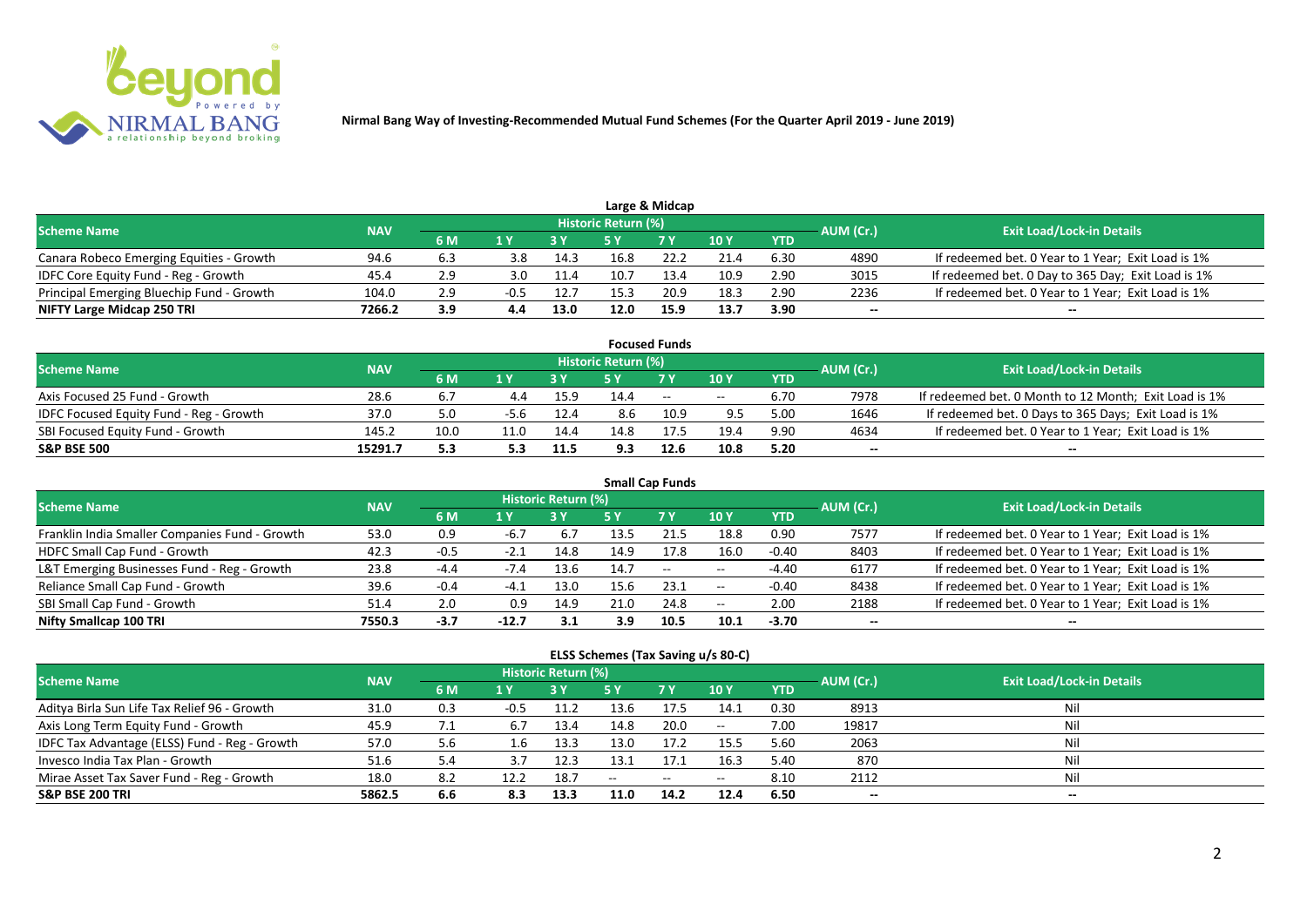

|                                           |            |     |        |                     | <b>Contra/Value Fund</b> |            |      |            |           |                                                       |
|-------------------------------------------|------------|-----|--------|---------------------|--------------------------|------------|------|------------|-----------|-------------------------------------------------------|
| <b>Scheme Name</b>                        | <b>NAV</b> |     |        | Historic Return (%) |                          |            |      |            | AUM (Cr.) | <b>Exit Load/Lock-in Details</b>                      |
|                                           |            | 6 M |        |                     |                          | <b>7 Y</b> | 10Y  | <b>YTD</b> |           |                                                       |
| Kotak India EQ Contra Fund - Reg - Growth | 53.2       | b.4 | 6.9    | 14.5                |                          | 14.5       | 13.2 | 6.40       | 853       | If redeemed bet. 0 Year to 1 Year; Exit Load is 1%    |
| Tata Equity P/E Fund - Reg - Growth       | 134.6      | 2.8 | $-0.5$ | 13.0                | 12.6                     | 17.3       | 15.9 | 2.80       | 5602      | If redeemed bet. 0 Month to 12 Month; Exit Load is 1% |
| UTI Value Opportunities Fund - Growth     | 61.3       | 5.0 |        | 9.3                 | 7.8                      | $-1.6$     | 12.5 | 5.00       | 4571      | If redeemed bet. 0 Year to 1 Year; Exit Load is 1%    |
| Nifty 500 TRI                             | 14398.8    | 6.0 |        | 12.8                | 10.6                     | 14.0       | 12.1 | 5.90       | --        | $- -$                                                 |

| Sector/Thematic                                                           |            |        |        |                            |      |           |                          |            |           |                                                    |  |  |  |
|---------------------------------------------------------------------------|------------|--------|--------|----------------------------|------|-----------|--------------------------|------------|-----------|----------------------------------------------------|--|--|--|
| <b>Scheme Name</b>                                                        | <b>NAV</b> |        |        | <b>Historic Return (%)</b> |      |           |                          |            | AUM (Cr.) | <b>Exit Load/Lock-in Details</b>                   |  |  |  |
|                                                                           |            | 6 M    | 1 Y    | <b>3 Y</b>                 | 5 Y  | <b>7Y</b> | <b>10Y</b>               | <b>YTD</b> |           |                                                    |  |  |  |
| Canara Robeco Consumer Trends Fund - Reg - Growth                         | 39.5       | 5.1    | 6.5    | 14.2                       | 14.8 | 16.8      | $\sim$ $-$               | 5.00       | 335       | If redeemed bet. 0 Year to 1 Year; Exit Load is 1% |  |  |  |
| Mirae Asset Great Consumer Fund - Growth                                  | 34.5       | 0.6    | 5.0    | 15.6                       | 14.4 | 17.5      | $\overline{\phantom{a}}$ | 0.60       | 777       | If redeemed bet. 0 Year to 1 Year; Exit Load is 1% |  |  |  |
| ICICI Prudential Technology Fund - Growth                                 | 58.5       | 3.3    | 5.6    | 12.0                       | 11.9 | 17.5      | 20.3                     | 3.30       | 456       | If redeemed bet. 0 Day to 15 Day; Exit Load is 1%  |  |  |  |
| Reliance Pharma Fund - Growth                                             | 141.9      | $-5.2$ | $-0.8$ | 1.9                        | 7.9  | 13.5      | 18.7                     | $-5.20$    | 2492      | If redeemed bet. 0 Year to 1 Year; Exit Load is 1% |  |  |  |
| ICICI Prudential Banking and Financial Services Fund -<br>Retail - Growth | 68.6       | 12.9   | 19.4   | 19.6                       | 17.4 | 21.5      | 19.1                     | 12.90      | 3299      | If redeemed bet. 0 Day to 15 Day; Exit Load is 1%  |  |  |  |
| Reliance Banking Fund - Growth                                            | 297.3      | 12.4   | 13.8   | 18.5                       | 14.8 | 17.5      | 17.3                     | 12.40      | 3203      | If redeemed bet. 0 Year to 1 Year; Exit Load is 1% |  |  |  |
| Nifty 500 TRI                                                             | 14398.8    | 6.0    | 6.7    | 12.8                       | 10.6 | 14.0      | 12.1                     | 5.90       | $- -$     | $\overline{\phantom{a}}$                           |  |  |  |

| <b>Dynamic Asset Allocation Funds</b>            |            |     |      |                            |            |           |            |            |           |                                                         |  |  |  |
|--------------------------------------------------|------------|-----|------|----------------------------|------------|-----------|------------|------------|-----------|---------------------------------------------------------|--|--|--|
| <b>Scheme Name</b>                               | <b>NAV</b> |     |      | <b>Historic Return (%)</b> |            |           |            |            |           | <b>Exit Load/Lock-in Details</b>                        |  |  |  |
|                                                  |            | 6 M | 1 Y  |                            | <b>5 Y</b> | <b>7Y</b> | <b>10Y</b> | <b>YTD</b> | AUM (Cr.) |                                                         |  |  |  |
| ICICI Prudential Balanced Advantage Fund - Reg - | 36.1       |     | 8.3  | 9.6                        | 10.2       |           |            |            |           |                                                         |  |  |  |
| Growth                                           |            | 5.1 |      |                            |            | 13.5      | 13.1       | 5.10       | 29105     | If redeemed bet. 0 Year to 1 Year; Exit Load is 1%      |  |  |  |
| Invesco India Dynamic Equity Fund - Growth       | 29.3       | 6.2 | 2.8  | 10.2                       | 9.5        | 13.5      | 12.8       | 6.20       | 995       | If redeemed bet. 0 Month to 3 Month; Exit Load is 0.25% |  |  |  |
| SBI Dynamic Asset Allocation Fund - Reg - Growth | 13.4       | 2.4 |      | 7.9                        | $\sim$     | $\sim$    | $- -$      | 2.40       | 669       | If redeemed bet. 0 Month to 12 Month; Exit Load is 1%   |  |  |  |
| NIFTY 50 Hybrid Composite Debt 65:35 Index       | 10126.9    | 8.1 | 11.7 | 11.9                       | 10.1       | 12.0      | 10.8       | 8.10       | --        | $- -$                                                   |  |  |  |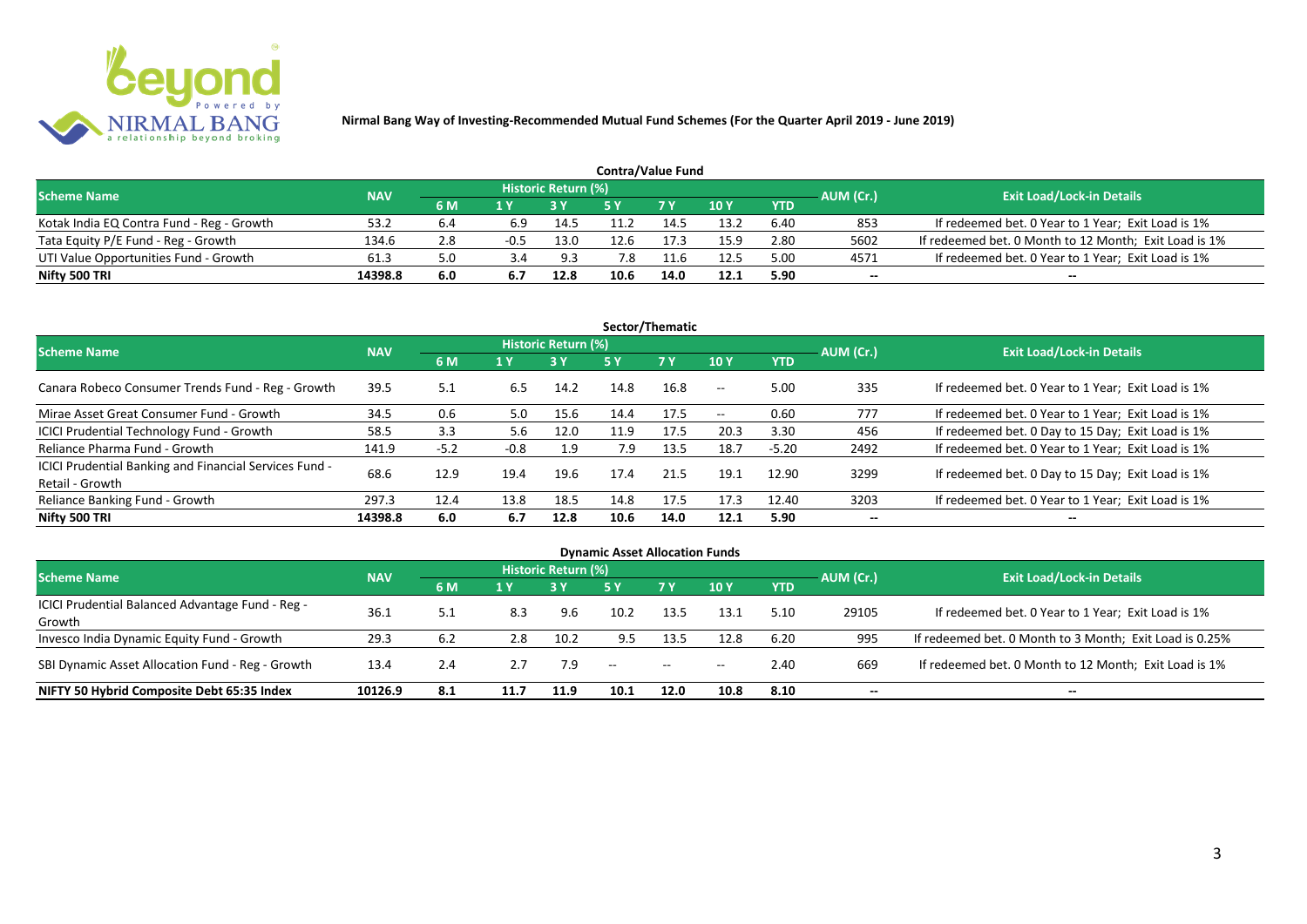

| <b>Hybrid Aggressive</b>                        |            |     |      |                     |       |        |            |            |           |                                                       |  |  |  |
|-------------------------------------------------|------------|-----|------|---------------------|-------|--------|------------|------------|-----------|-------------------------------------------------------|--|--|--|
| <b>Scheme Name</b>                              | <b>NAV</b> |     |      | Historic Return (%) |       |        |            |            | AUM (Cr.) | <b>Exit Load/Lock-in Details</b>                      |  |  |  |
|                                                 |            | 6 M | 1 Y  |                     | 5 Y   | 7 Y    | <b>10Y</b> | <b>YTD</b> |           |                                                       |  |  |  |
| HDFC Hybrid Equity Fund - Growth                | 54.9       | 6.9 | 9.0  | 9.3                 | 6.8   | 11.3   | 11.4       | 6.90       | 22665     | If redeemed bet. 0 Year to 1 Year; Exit Load is 1%    |  |  |  |
| ICICI Prudential Equity & Debt Fund - Growth    | 137.0      | 7.1 | 10.3 | 12.1                | 12.0  | 16.0   | 15.2       | 7.10       | 26036     | If redeemed bet. 0 Year to 1 Year; Exit Load is 1%    |  |  |  |
| Mirae Asset Hybrid - Equity Fund - Reg - Growth | 15.1       | 7.8 | 11.8 | 13.1                | $- -$ | $\sim$ | $- -$      | 7.80       | 2038      | If redeemed bet. 0 Year to 1 Year; Exit Load is 1%    |  |  |  |
| Reliance Equity Hybrid Fund - Growth            | 54.3       | 2.7 | 0.7  | 9.0                 | 10.0  | 13.4   | 13.0       | 2.70       | 11257     | If redeemed bet. 0 Month to 12 Month; Exit Load is 1% |  |  |  |
| Canara Robeco Equity Hybrid Fund - Growth       | 161.8      | 7.7 | 9.8  | 11.9                | 11.8  | 14.1   | 13.9       | 7.60       | 2242      | If redeemed bet. 0 Year to 1 Year; Exit Load is 1%    |  |  |  |
| NIFTY 50 Hybrid Composite Debt 65:35 Index      | 10126.9    | 8.1 | 11.7 | 11.9                | 10.1  | 12.0   | 10.8       | 8.10       | $- -$     |                                                       |  |  |  |
|                                                 |            |     |      |                     |       |        |            |            |           |                                                       |  |  |  |

| <b>Arbitrage Fund</b>                      |            |      |  |                            |     |    |     |            |           |                                                         |  |  |  |
|--------------------------------------------|------------|------|--|----------------------------|-----|----|-----|------------|-----------|---------------------------------------------------------|--|--|--|
| <b>Scheme Name</b>                         | <b>NAV</b> |      |  | <b>Historic Return (%)</b> |     |    |     |            | AUM (Cr.) | <b>Exit Load/Lock-in Details</b>                        |  |  |  |
|                                            |            | 1 M. |  | 6 M                        |     | 2V |     | <b>YTD</b> |           |                                                         |  |  |  |
| IDFC Arbitrage Fund - Reg - Growth         | 23.7       |      |  | 6.8                        | 6.5 |    | 6.2 | 6.80       | 4643      | If redeemed bet. 0 Month to 1 Month; Exit Load is 0.25% |  |  |  |
| Kotak Equity Arbitrage Fund - Reg - Growth | 26.8       |      |  | b.5                        | 6.4 |    | 6.3 | 6.50       | 13360     | If redeemed bet. 0 Day to 30 Day; Exit Load is 0.25%    |  |  |  |
| Reliance Arbitrage Fund - Growth           | 19.3       |      |  |                            | 6.4 |    | 6.4 | 6.70       | 8535      | If redeemed bet. 0 Month to 1 Month; Exit Load is 0.25% |  |  |  |

|                                          |            |       |       |                     |                          | <b>Equity Saver</b> |                          |            |                          |                                                       |
|------------------------------------------|------------|-------|-------|---------------------|--------------------------|---------------------|--------------------------|------------|--------------------------|-------------------------------------------------------|
| <b>Scheme Name</b>                       | <b>NAV</b> |       |       | Historic Return (%) |                          |                     |                          |            |                          | <b>Exit Load/Lock-in Details</b>                      |
|                                          |            | 6 M   |       |                     |                          | <b>7 Y</b>          | <b>10Y</b>               | <b>YTD</b> | AUM (Cr.)                |                                                       |
| Axis Equity Saver Fund - Reg - Growth    | 13.0       | 4.8   | 6.3   | - 8.1               | $\overline{\phantom{a}}$ | $\sim$              | $- -$                    | 4.70       | 769                      | If redeemed bet. 0 Month to 12 Month; Exit Load is 1% |
| HDFC Equity Savings Fund - Growth        | 37.4       |       | 7.8   | 10.4                | 8.4                      |                     |                          | 5.40       | 5614                     | If redeemed bet. 0 Year to 1 Year; Exit Load is 1%    |
| Kotak Equity Savings Fund - Reg - Growth | 14.4       |       | 6.0   | 8.3                 | --                       | $\sim$ $\sim$       | $- -$                    | 3.70       | 2158                     | If redeemed bet. 0 Year to 1 Year; Exit Load is 1%    |
| CRISIL Hybrid 50+50 - Moderate Index*    | $- -$      | $- -$ | $- -$ | $- -$               |                          | $- -$               | $\overline{\phantom{a}}$ | $- -$      | $\overline{\phantom{a}}$ | $- -$                                                 |

| <b>Liquid Funds</b>                            |            |           |     |                            |     |           |            |                 |           |                                  |  |  |  |
|------------------------------------------------|------------|-----------|-----|----------------------------|-----|-----------|------------|-----------------|-----------|----------------------------------|--|--|--|
| <b>Scheme Name</b>                             | <b>NAV</b> |           |     | <b>Historic Return (%)</b> |     |           | <b>YTM</b> | Avg             | AUM (Cr.) | <b>Exit Load/Lock-in Details</b> |  |  |  |
|                                                |            | <b>1W</b> | 2W  | 1 M                        | 3 M | <b>1Y</b> |            | <b>Maturity</b> |           |                                  |  |  |  |
| Axis Liquid Fund - Growth                      | 2101.4     | 6.4       | 6.5 | 6.7                        | 7.0 | 7.5       | 6.8        | 0.10            | 32993     | Nil                              |  |  |  |
| Franklin India Liquid Fund - Super IP - Growth | 2837.8     | 6.7       | 6.4 | 6.7                        | 7.2 | 7.Ь       |            | 0.06            | 12783     | Nil                              |  |  |  |
| Kotak Liquid Scheme - Reg - Growth             | 3837.8     | 6.6       | 6.4 | 6.7                        | 6.9 | 7.4       | 6.8        | 0.10            | 31694     | Nil                              |  |  |  |
| Reliance Liquid Fund - Growth                  | 4621.2     | 6.7       | 6.8 | 7.0                        | 7.2 | 7.b       |            | 0.10            | 31841     | Nil                              |  |  |  |
| UTI Liquid Cash Plan - Reg - Growth            | 3104.0     | 6.7       | 6.7 | 6.9                        | 7.1 |           | 7.0        | 0.10            | 43477     | Nil                              |  |  |  |
| <b>CRISIL Liquid Fund Index</b>                | $- -$      | 6.7       | 6.4 | 6.9                        | 7.1 | $- -$     | $- -$      | $- -$           | $- -$     | $\sim$                           |  |  |  |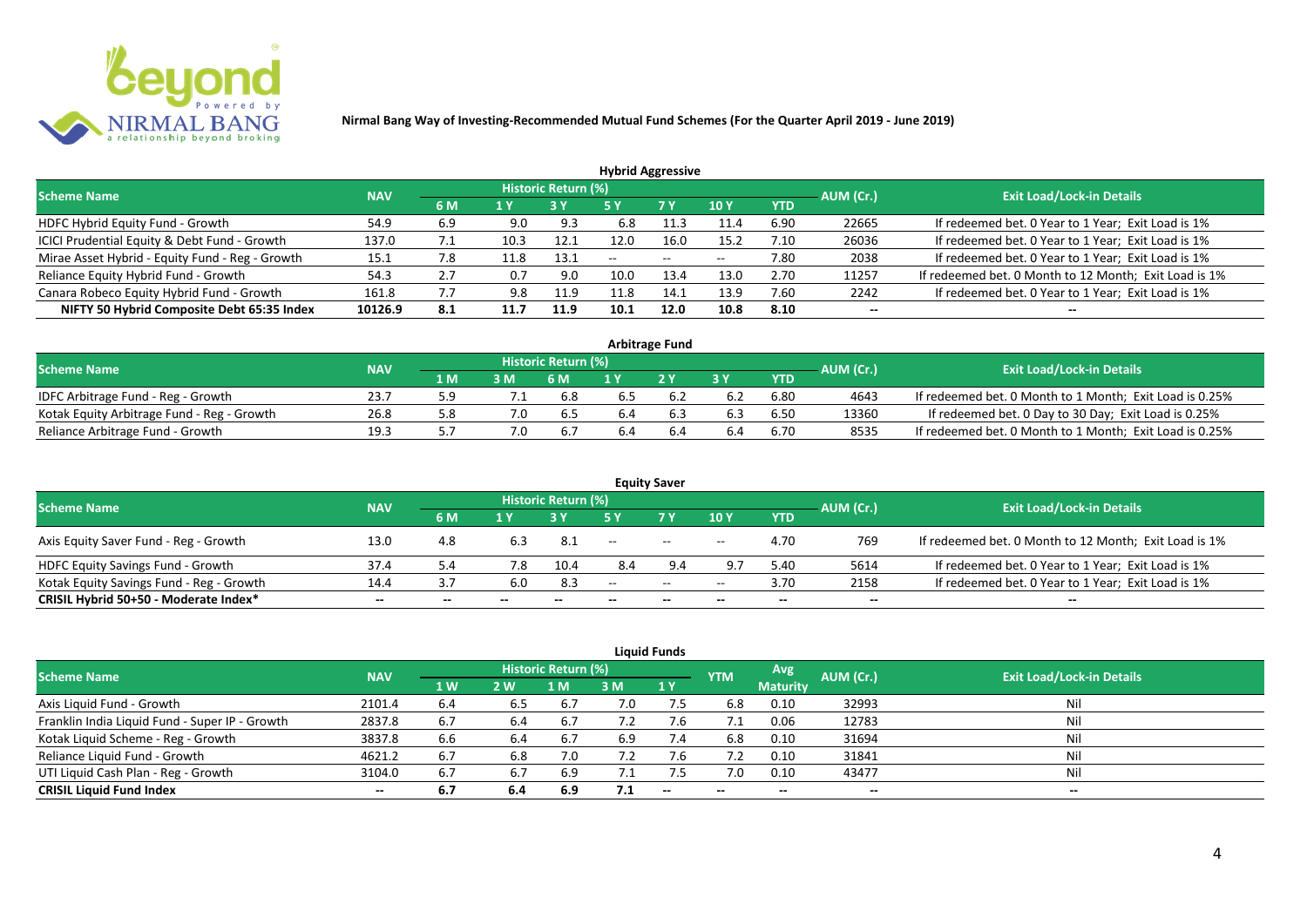

|                                                   |            |                |             |                            |                          | <b>Ultra Short Fund</b>  |            |                 |           |                                  |
|---------------------------------------------------|------------|----------------|-------------|----------------------------|--------------------------|--------------------------|------------|-----------------|-----------|----------------------------------|
| <b>Scheme Name</b>                                | <b>NAV</b> |                |             | <b>Historic Return (%)</b> |                          |                          | <b>YTM</b> | Avg             | AUM (Cr.) | <b>Exit Load/Lock-in Details</b> |
|                                                   |            | 1 <sub>M</sub> | 3 M         | 6 M                        |                          | 3Y                       |            | <b>Maturity</b> |           |                                  |
| Aditya Birla Sun Life Savings Fund - Reg - Growth | 376.2      | 6.9            | 7.9         | 8.5                        | 8.6                      | 7.9                      | 8.1        | 0.55            | 15788     | Nil                              |
| HDFC Ultra Short Term Fund - Reg - Growth         | 10.6       | 6.5            | $\sqrt{.3}$ | -8.1                       | $\overline{\phantom{a}}$ | $\overline{\phantom{a}}$ | 7.3        | 0.41            | 6196      | Nil                              |
| IDFC Ultra Short Term Fund - Reg - Growth         | 10.8       |                |             | 8.3                        | $- -$                    | $\overline{\phantom{a}}$ | 7.0        | 0.37            | 2549      | Nil                              |
| Kotak Savings Fund - Reg - Growth                 | 30.5       | 6.7            | 7.2         | 8.1                        | 8.0                      | 7.4                      | 7.5        | 0.47            | 13037     | Nil                              |
| SBI Magnum Ultra Short Duration Fund - Growth     | 4219.3     | 6.5            |             | 8.0                        | 8.3                      | 7.4                      | 7.4        | 0.49            | 8691      | Nil                              |
| <b>NIFTY Ultra Short Duration Debt Index</b>      | 3854.9     | 7.1            | 8.1         | 8.2                        | 8.3                      | 7.6                      | $- -$      | $- -$           | --        | $- -$                            |

| <b>Money Market Fund</b>                                   |            |     |     |                          |     |     |            |                 |           |                                  |  |  |  |
|------------------------------------------------------------|------------|-----|-----|--------------------------|-----|-----|------------|-----------------|-----------|----------------------------------|--|--|--|
| <b>Scheme Name</b>                                         | <b>NAV</b> |     |     | Historic Return (%)      |     |     | <b>YTM</b> | Avg             | AUM (Cr.) | <b>Exit Load/Lock-in Details</b> |  |  |  |
|                                                            |            | 1 M | 3 M | 6 M                      | 1 Y | 3Y  |            | <b>Maturity</b> |           |                                  |  |  |  |
| Aditya Birla Sun Life Money Manager Fund - Reg -<br>Growth | 255.0      | 7.0 | 7.6 | 8.3                      | 8.4 | 7.5 | 7.2        | 0.59            | 11117     | Nil                              |  |  |  |
| ICICI Prudential Money Market Fund - Reg - Growth          | 263.6      | 7.2 | 7.5 | 8.1                      | 8.1 | 7.3 | 7.2        | 0.47            | 8992      | Nil                              |  |  |  |
| Reliance Money Market Fund - Growth                        | 2876.9     | 7.2 | 7.8 | 8.3                      | 8.4 | 7.4 | 7.1        | 0.46            | 3278      | Nil                              |  |  |  |
| UTI Money Market Fund - Reg - Growth                       | 2138.3     | 6.8 | 7.5 | 8.3                      | 8.3 | 7.4 | 7.2        | 0.47            | 7578      | Nil                              |  |  |  |
| <b>CRISIL Liquid Fund Index</b>                            | $- -$      | 6.9 | 7.1 | $\overline{\phantom{a}}$ |     | --  |            | --              | $- -$     | $- -$                            |  |  |  |

|                                                 |            |        |     |                            |     | <b>Short Term Fund</b> |            |                 |           |                                                      |
|-------------------------------------------------|------------|--------|-----|----------------------------|-----|------------------------|------------|-----------------|-----------|------------------------------------------------------|
| <b>Scheme Name</b>                              | <b>NAV</b> |        |     | <b>Historic Return (%)</b> |     |                        | <b>YTM</b> | <b>Avg</b>      | AUM (Cr.) | <b>Exit Load/Lock-in Details</b>                     |
|                                                 |            | 4 MZ   | 3M  | '6 M                       |     | 73 Y                   |            | <b>Maturity</b> |           |                                                      |
| Franklin India STIP - Growth                    | 4014.3     | $-3.2$ |     | 5.5                        |     |                        | 11.3       | 3.07            | 13368     | If redeemed bet. 0 Year to 1 Year; Exit Load is 0.5% |
| HDFC Short Term Debt Fund - Growth              | 21.0       |        |     | 8.8                        | 8.8 |                        | 7.9        | 2.08            | 7956      | Ni                                                   |
| IDFC Bond Fund - Short Term Plan - Reg - Growth | 38.7       |        | 6.9 | 9.3                        | Q 1 |                        |            | 1.99            | 7525      | Nil                                                  |
| Kotak Bond Short Term Plan - Reg - Growth       | 35.5       |        | 8.0 | 9.4                        | 8.9 |                        | 8.0        | 2.74            | 8993      | Nil                                                  |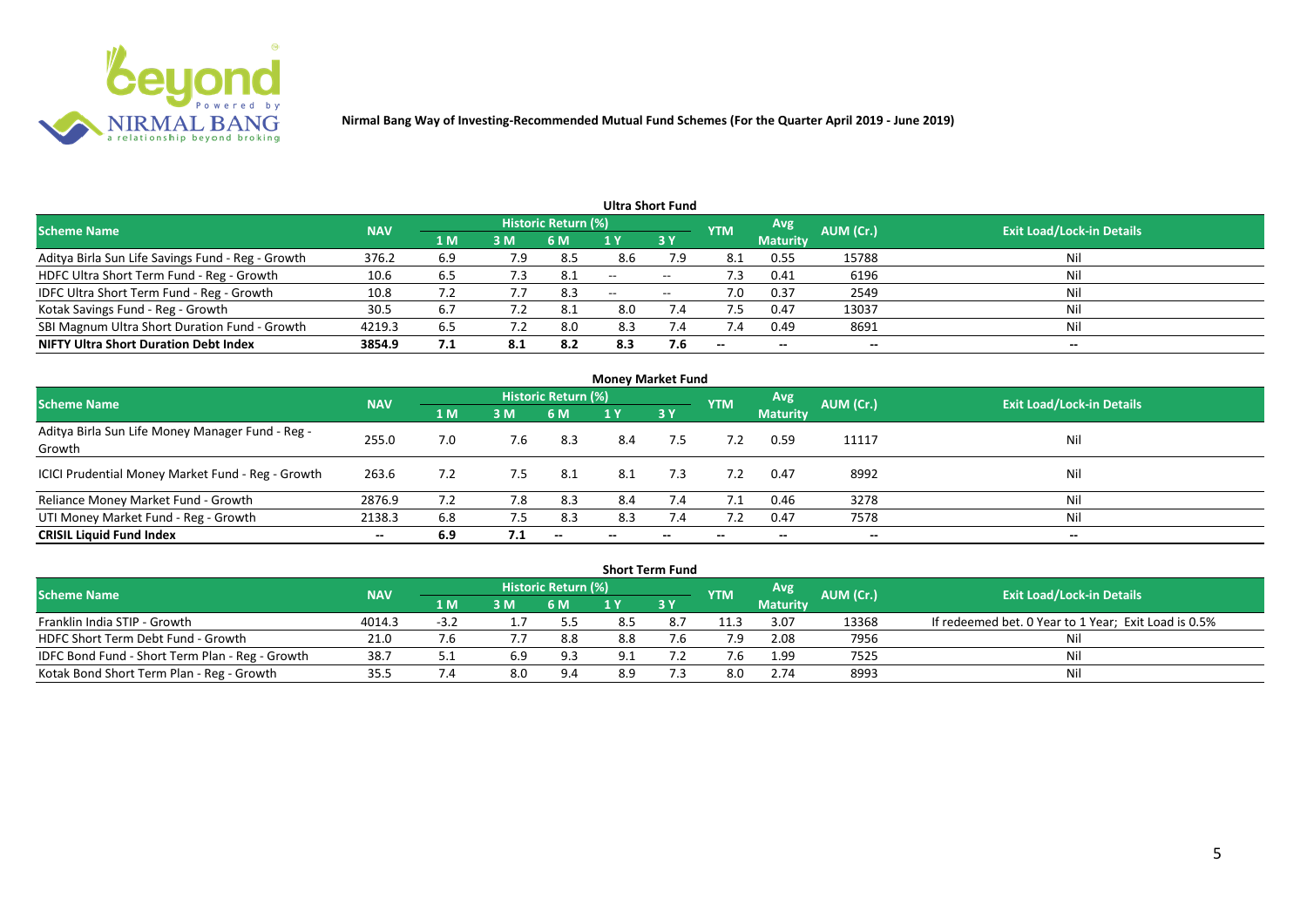

|                                              |            |          |       |                     |        | <b>Low Duration Fund</b> |            |                 |           |                                                                         |
|----------------------------------------------|------------|----------|-------|---------------------|--------|--------------------------|------------|-----------------|-----------|-------------------------------------------------------------------------|
| <b>Scheme Name</b>                           | <b>NAV</b> |          |       | Historic Return (%) |        |                          | <b>YTM</b> | Avg             | AUM (Cr.) | <b>Exit Load/Lock-in Details</b>                                        |
|                                              |            | 1 M      | 3M    | 6 M                 |        | 3Y                       |            | <b>Maturity</b> |           |                                                                         |
| DSP Low Duration Fund - Reg - Growth         | 13.7       | 0.8      | 3.5   | 6.4                 | 7.3    |                          | 7.6        | 0.80            | 2601      | Nil                                                                     |
| Franklin India Low Duration Fund - Growth    | 21.9       | 1.5      | 3.3   | 6.9                 | 8.2    | 8.5                      | 10.9       | 1.09            | 6920      | If redeemed bet. 0 Months to 3 Months; Exit Load is 0.5%                |
| <b>IDFC Low Duration Fund - Reg - Growth</b> | 27.0       | 6.3      | 7.3   | 8.3                 | 8.3    | ∴6                       | 7.3        | 0.80            | 3571      | Nil                                                                     |
|                                              |            |          |       |                     |        |                          |            |                 |           | If redeemed bet. 0 Month to 3 Month; Exit Load is 3%, If redeemed       |
| UTI Treasury Advantage Fund - Reg - Growth   | 2321.7     | $-132.7$ | -39.9 | $-16.5$             | $-4.4$ | 3.3                      | 9.6        | 1.22            |           | 3048 bet. 3 Month to 6 Month; Exit Load is 2%, If redeemed bet. 6 Month |
|                                              |            |          |       |                     |        |                          |            |                 |           | to 1 Year; Exit Load is 1%                                              |
|                                              |            |          |       |                     |        |                          |            |                 |           |                                                                         |

| <b>Banking &amp; PSU Bond Funds</b>            |            |      |         |                     |      |     |            |                 |           |                                  |  |  |  |  |
|------------------------------------------------|------------|------|---------|---------------------|------|-----|------------|-----------------|-----------|----------------------------------|--|--|--|--|
| <b>Scheme Name</b>                             | <b>NAV</b> |      |         | Historic Return (%) |      |     | <b>YTM</b> | Avg             | AUM (Cr.) | <b>Exit Load/Lock-in Details</b> |  |  |  |  |
|                                                |            | 1 M  | 3M      | 6 M                 |      | 3Y  |            | <b>Maturity</b> |           |                                  |  |  |  |  |
| HDFC Banking and PSU Debt Fund - Reg - Growth  | 15.3       | 5 ء  |         | 9.4                 | 9.4  |     | 8.3        | 2.68            | 3123      | Nil                              |  |  |  |  |
| Kotak Banking and PSU Debt Fund - Reg - Growth | 43.3       | 11.0 | 10.4    | 10.8                | 10.1 | 8.0 |            | 4.61            | 1617      | Nil                              |  |  |  |  |
| UTI Banking & PSU Debt Fund - Reg - Growth     |            | 12.5 | $-17.0$ | $-8.2$              | 0.1  |     |            | 4.36            | 175       | Nil                              |  |  |  |  |

| <b>Corporate Bond Funds</b>                 |            |      |     |                            |      |       |            |                 |           |                                  |  |  |  |
|---------------------------------------------|------------|------|-----|----------------------------|------|-------|------------|-----------------|-----------|----------------------------------|--|--|--|
| <b>Scheme Name</b>                          | <b>NAV</b> |      |     | <b>Historic Return (%)</b> |      |       | <b>YTM</b> | Avg             | AUM (Cr.) | <b>Exit Load/Lock-in Details</b> |  |  |  |
|                                             |            | 4 MZ | 3M  | 6 M                        |      | 73 Y. |            | <b>Maturity</b> |           |                                  |  |  |  |
| Franklin India Corporate Debt Fund - Growth | 67.6       | 21.0 | 8.0 | 9.8                        | 10.0 | 8.8   | 10.1       | 4.43            | 870       | Nil                              |  |  |  |
| HDFC Corporate Bond Fund - Growth           | 21.3       |      |     | 10.8                       | 10.0 |       |            | 3.89            | 12321     | Nil                              |  |  |  |
| Kotak Corporate Bond Fund - Std - Growth    | 2518.9     | ر.ر  | 8.0 | 9.3                        | 8.8  |       |            | 1.60            | 2037      | Nil                              |  |  |  |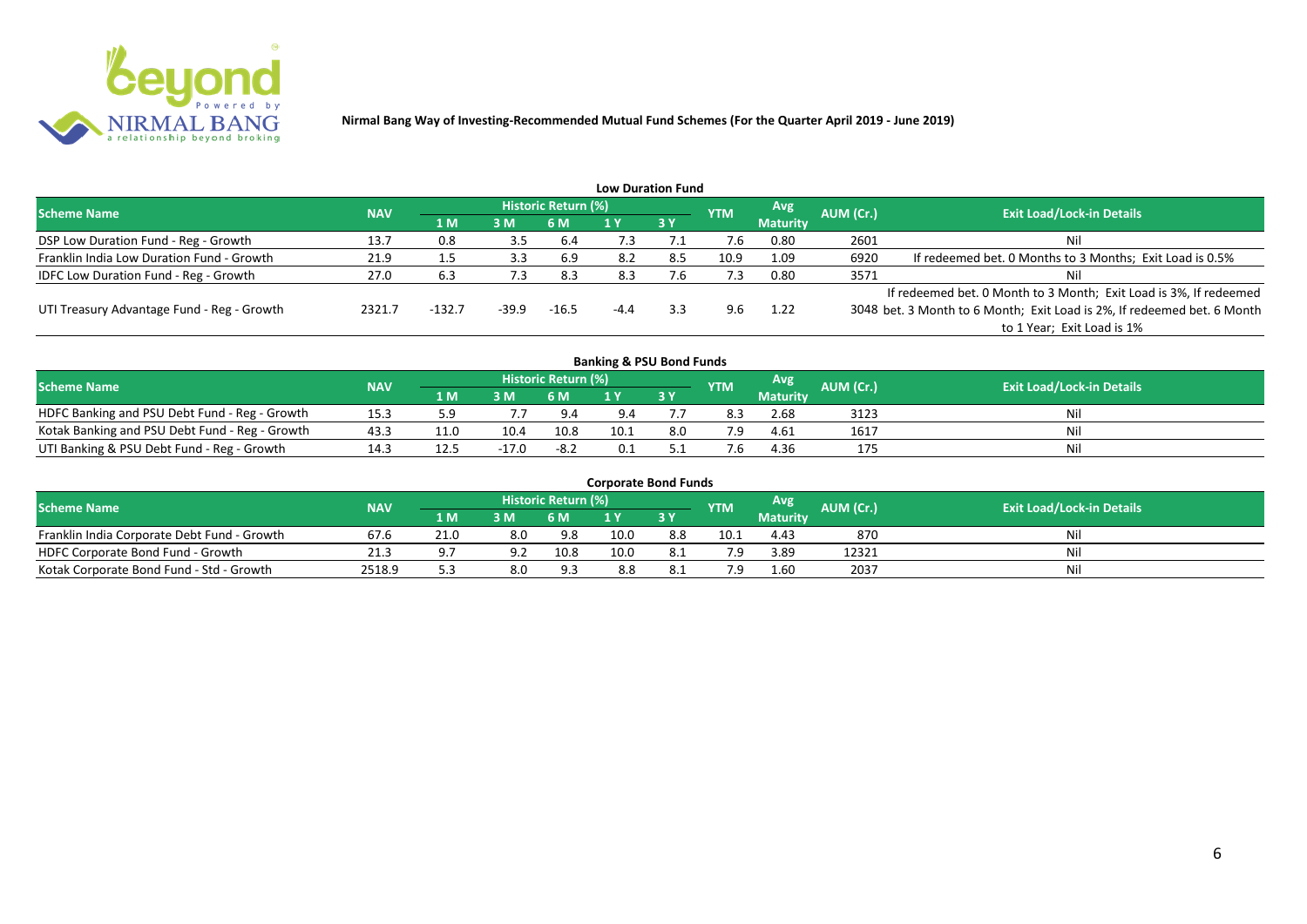

|                                           |            |        |        |                     |     | <b>Credit Risk Funds</b> |            |                 |           |                                                                       |
|-------------------------------------------|------------|--------|--------|---------------------|-----|--------------------------|------------|-----------------|-----------|-----------------------------------------------------------------------|
| <b>Scheme Name</b>                        | <b>NAV</b> |        |        | Historic Return (%) |     |                          | <b>YTM</b> | <b>Avg</b>      | AUM (Cr.) | <b>Exit Load/Lock-in Details</b>                                      |
|                                           |            | 1 M    | 3M     | 6 M                 |     | 3Y                       |            | <b>Maturity</b> |           |                                                                       |
|                                           |            |        |        |                     |     |                          |            |                 |           | If redeemed bet. 0 Month to 12 Month; Exit Load is 3%, If             |
| Franklin India Credit Risk Fund - Growth  | 19.5       | $-9.4$ | $-1.2$ | 3.7                 | 7.3 | 8.1                      | 11.1       | 3.41            |           | 7125 redeemed bet. 12 Month to 24 Month; Exit Load is 2%, If redeemed |
|                                           |            |        |        |                     |     |                          |            |                 |           | bet. 24 Month to 36 Month; Exit Load is 1%                            |
| HDFC Credit Risk Debt Fund - Reg - Growth | 15.5       |        | 6.8    | 8.0                 | 7.8 | 7.4                      | 9.8        | 2.50            | 15416     | If redeemed bet. 0 Month to 12 Month; Exit Load is 1%, If             |
|                                           |            | 6.b    |        |                     |     |                          |            |                 |           | redeemed bet. 12 Month to 18 Month; Exit Load is 0.5%                 |
| Reliance Credit Risk Fund - Growth        | 25.2       | $-8.4$ | $-9.0$ | $-0.2$              | 3.6 | 6.1                      | 11.2       | 1.96            | 8534      | If redeemed bet. 0 Month to 12 Month; Exit Load is 1%                 |
|                                           |            |        |        |                     |     |                          |            |                 |           | If redeemed bet. 0 Month to 12 Month; Exit Load is 3%, If             |
| SBI Credit Risk Fund - Growth             | 29.8       | 0.5    | $-0.2$ | 4.8                 | 6.4 | 7.0                      | 12.1       | 2.11            | 5397      | redeemed bet. 12 Month to 24 Month; Exit Load is 1.5%, If             |
|                                           |            |        |        |                     |     |                          |            |                 |           | redeemed bet. 24 Month to 36 Month; Exit Load is 0.75%                |

| <b>Dynamic Bond Fund</b>                        |            |       |       |                          |      |           |            |                          |           |                                                         |  |  |  |  |
|-------------------------------------------------|------------|-------|-------|--------------------------|------|-----------|------------|--------------------------|-----------|---------------------------------------------------------|--|--|--|--|
| <b>Scheme Name</b>                              | <b>NAV</b> |       |       | Historic Return (%)      |      |           | <b>YTM</b> | Avg                      | AUM (Cr.) | <b>Exit Load/Lock-in Details</b>                        |  |  |  |  |
|                                                 |            | 1 M   | 3M    | 6 M                      |      | <b>3Y</b> |            | <b>Maturity</b>          |           |                                                         |  |  |  |  |
| Axis Dynamic Bond Fund - Growth                 | 19.5       | 15.4  | 13.3  | 11.5                     |      |           | 8.2        | 7.90                     | 135       | Νi                                                      |  |  |  |  |
| ICICI Prudential All Seasons Bond Fund - Growth | 23.7       | 12.3  | 10.4  | 10.0                     | 9.3  |           | 8.8        | 4.70                     | 2707      | If redeemed bet. 0 Month to 1 Month; Exit Load is 0.25% |  |  |  |  |
| IDFC D B F - Reg - Growth (Re-Launched)         | 23.1       | 20.7  | 13.9  |                          | 12.4 | 8.3       | 7.7        | 7.43                     | 1962      |                                                         |  |  |  |  |
| Kotak Dynamic Bond Fund - Reg - Growth          | 25.0       | 17.8  | 12.5  | 12.7                     | 12.2 | 9.1       | 8.3        | 6.02                     | 641       | Νi                                                      |  |  |  |  |
| CRISIL Corporate Bond Composite Index*          | $- -$      | $- -$ | $- -$ | $\overline{\phantom{m}}$ |      | $- -$     |            | $\overline{\phantom{a}}$ | $- -$     | $-$                                                     |  |  |  |  |

|                                                 |            |       |      |                     |      | <b>Gilt Funds</b> |            |                 |           |                                                     |
|-------------------------------------------------|------------|-------|------|---------------------|------|-------------------|------------|-----------------|-----------|-----------------------------------------------------|
| <b>Scheme Name</b>                              | <b>NAV</b> |       |      | Historic Return (%) |      |                   | <b>YTM</b> | <b>Avg</b>      | AUM (Cr.) | <b>Exit Load/Lock-in Details</b>                    |
|                                                 |            | 4 M / | 3M   | 6 M                 |      | $-3V$             |            | <b>Maturity</b> |           |                                                     |
| IDFC G Sec Fund - Invt Plan - Reg - Growth (Re- | 23.3       | 29.8  |      | 15.3                |      | 9.3               |            | 7.99            | 372       |                                                     |
| launched)                                       |            |       | 19.9 |                     | 15.4 |                   |            |                 |           | Nil                                                 |
| Reliance Gilt Securities Fund - Growth          | 26.1       | 30.2  | 20.2 | 14.7                | 14.7 | 9.8               | 7.4        | 9.37            | 975       | If redeemed bet. 0 Day to 7 Day; Exit Load is 0.25% |
| UTI Gilt Fund - Growth                          | 42.9       | 37.6  | 20.2 | 14.8                | 12.6 | 9.8               | 7.5        | 10.49           | 511       | Nil                                                 |